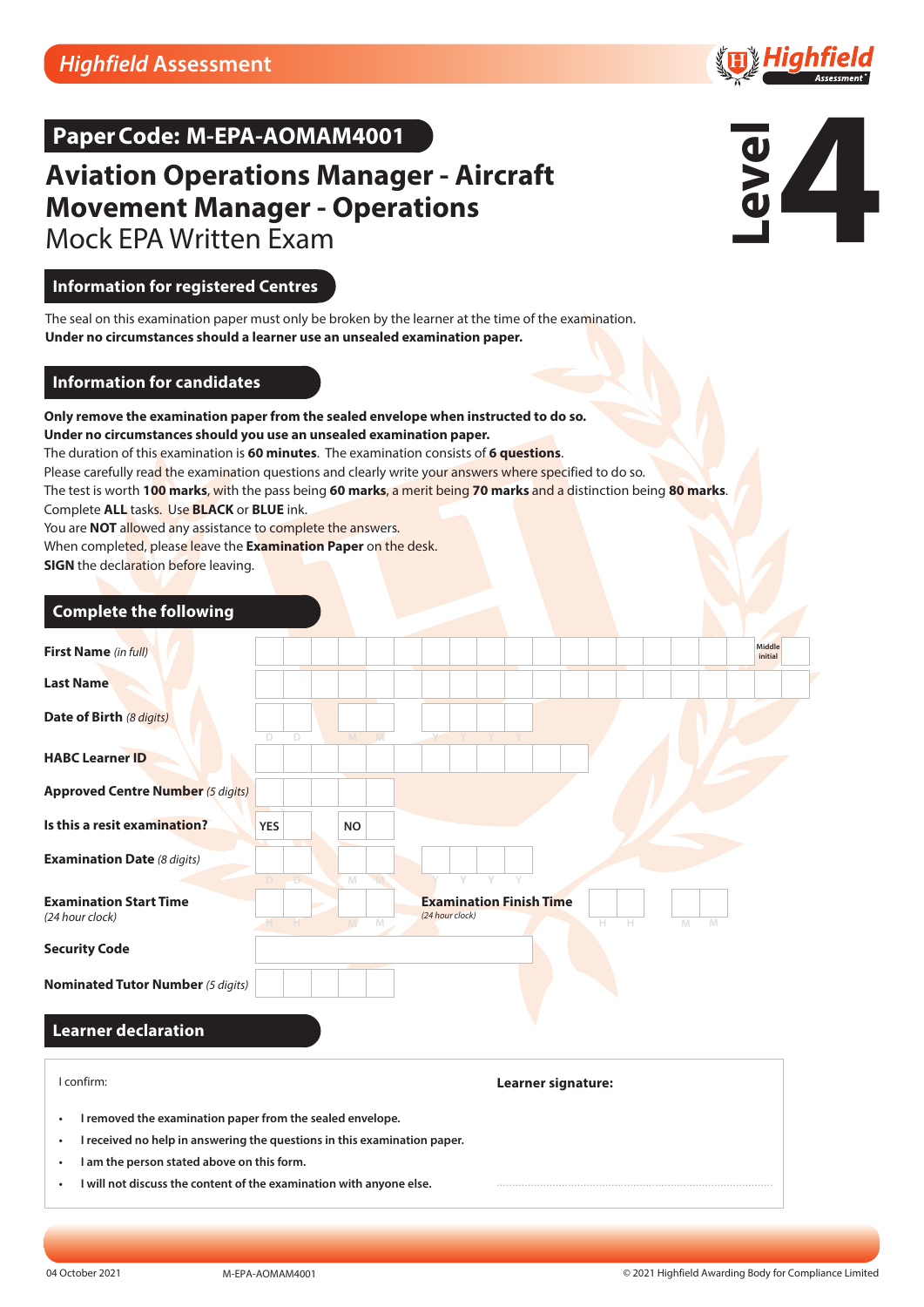

You are reviewing team members' performance ahead of their annual appraisals. Describe 2 situations in which team members may need your support to successfully complete their duties and how you may be able to help them, as recorded in their annual reports.

| $\cdots$       |
|----------------|
|                |
|                |
|                |
|                |
|                |
| $\cdots$       |
| $- - - - -$    |
|                |
| $\cdots$       |
|                |
|                |
|                |
|                |
|                |
|                |
|                |
|                |
| .              |
|                |
| .              |
|                |
| $\cdots\cdots$ |
| $\cdots$       |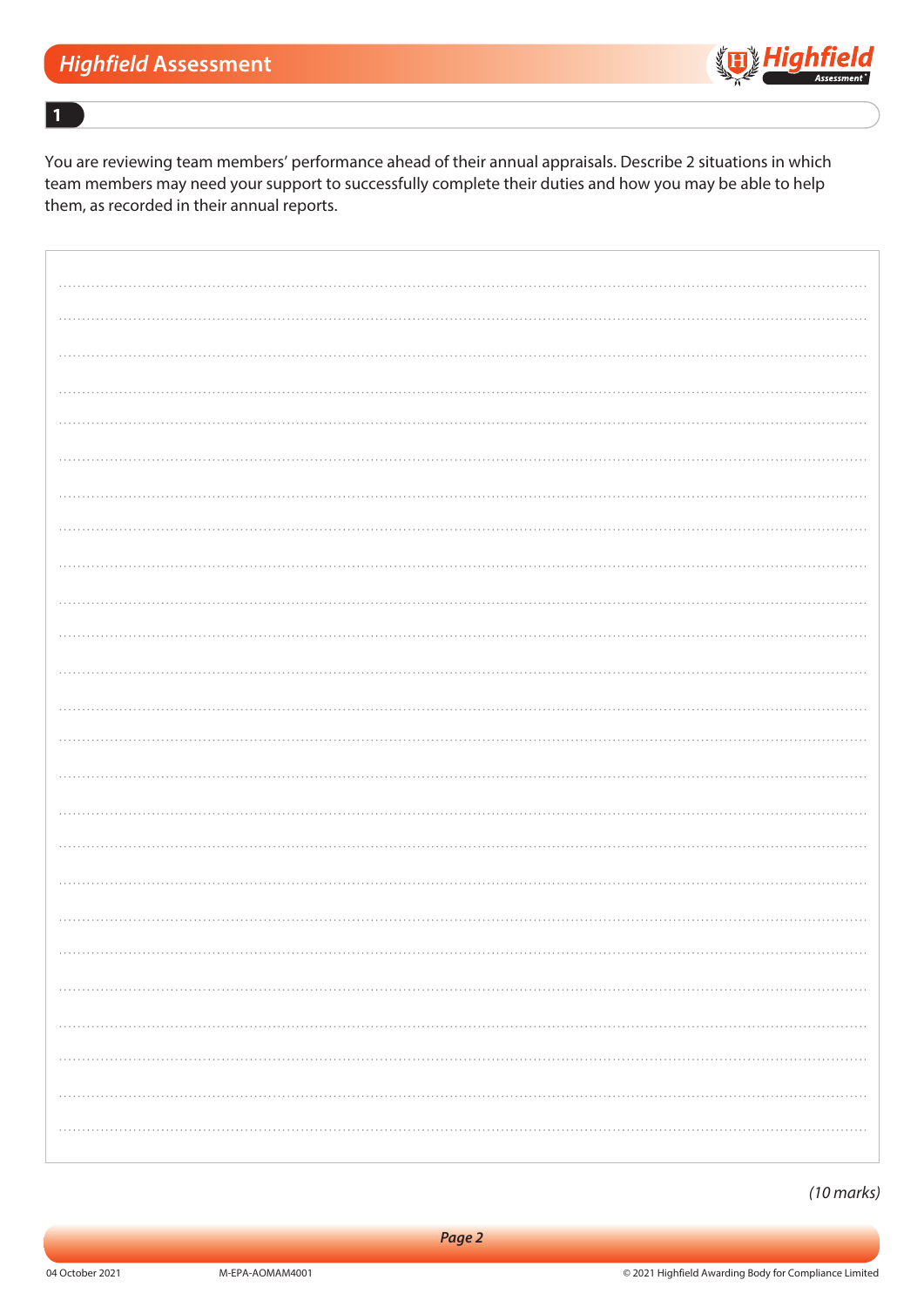

The winter season is approaching, and you have been asked to provide a brief to your department, explaining the key equipment available to your department and the associated procedures used for keeping the operation running during cold weather operations. Identify 2 pieces of equipment and outline their role in relation to winter operations. State the key features of each, along with benefits of their use and any disadvantages if they were unavailable.

| $\cdots$       |
|----------------|
| $\cdots$       |
|                |
|                |
|                |
|                |
|                |
|                |
|                |
|                |
| .              |
|                |
|                |
| .<br>$- + - +$ |
|                |
|                |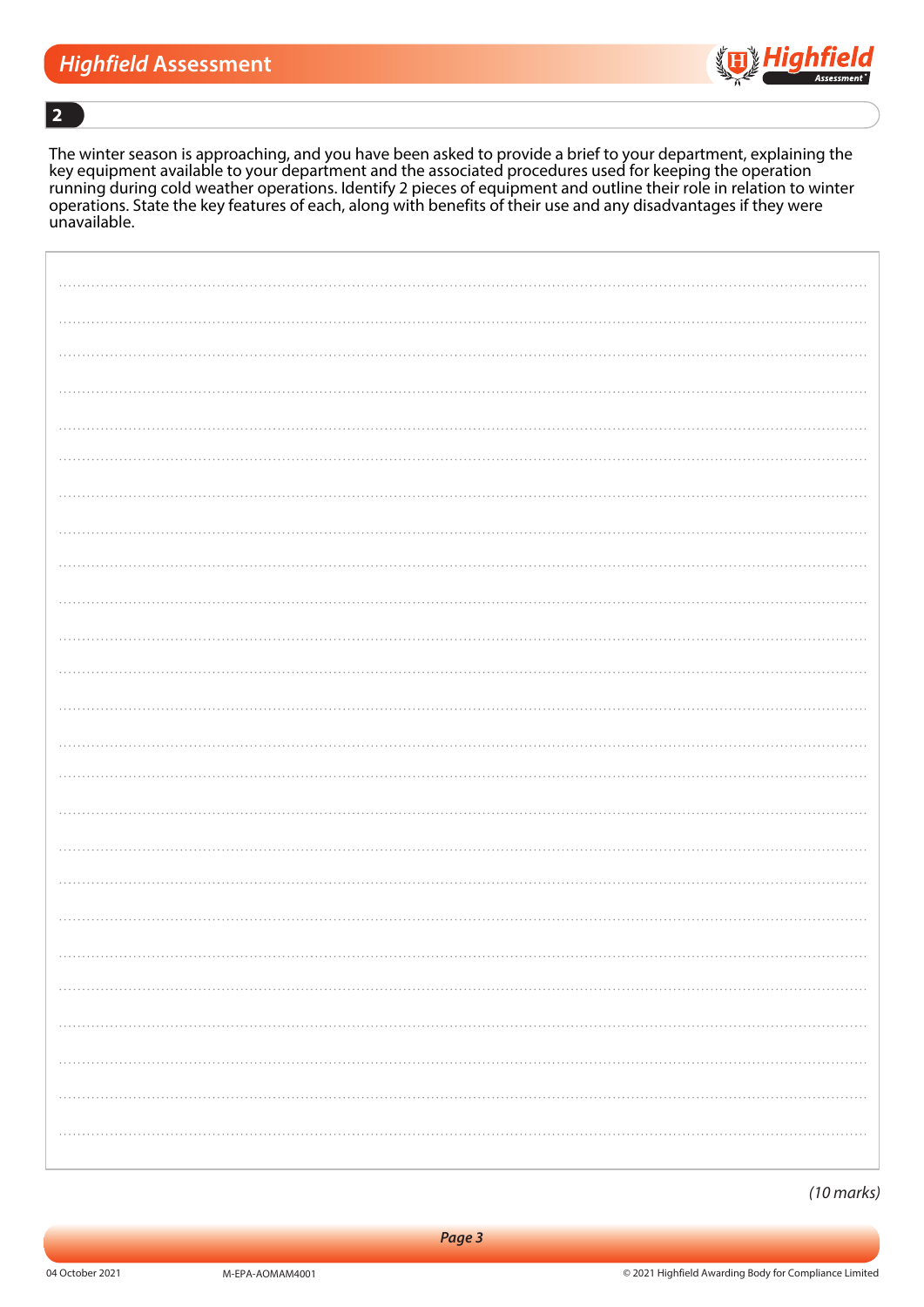

You have been nominated by your organisation to be a member of your aerodrome's airport safety committee. You are proposing a new initiative to improve safety reporting and communication across all stakeholders and need to convince your colleagues of the benefits this will bring. Outline a suitable initiative and include a description of its benefits and how you plan to implement it.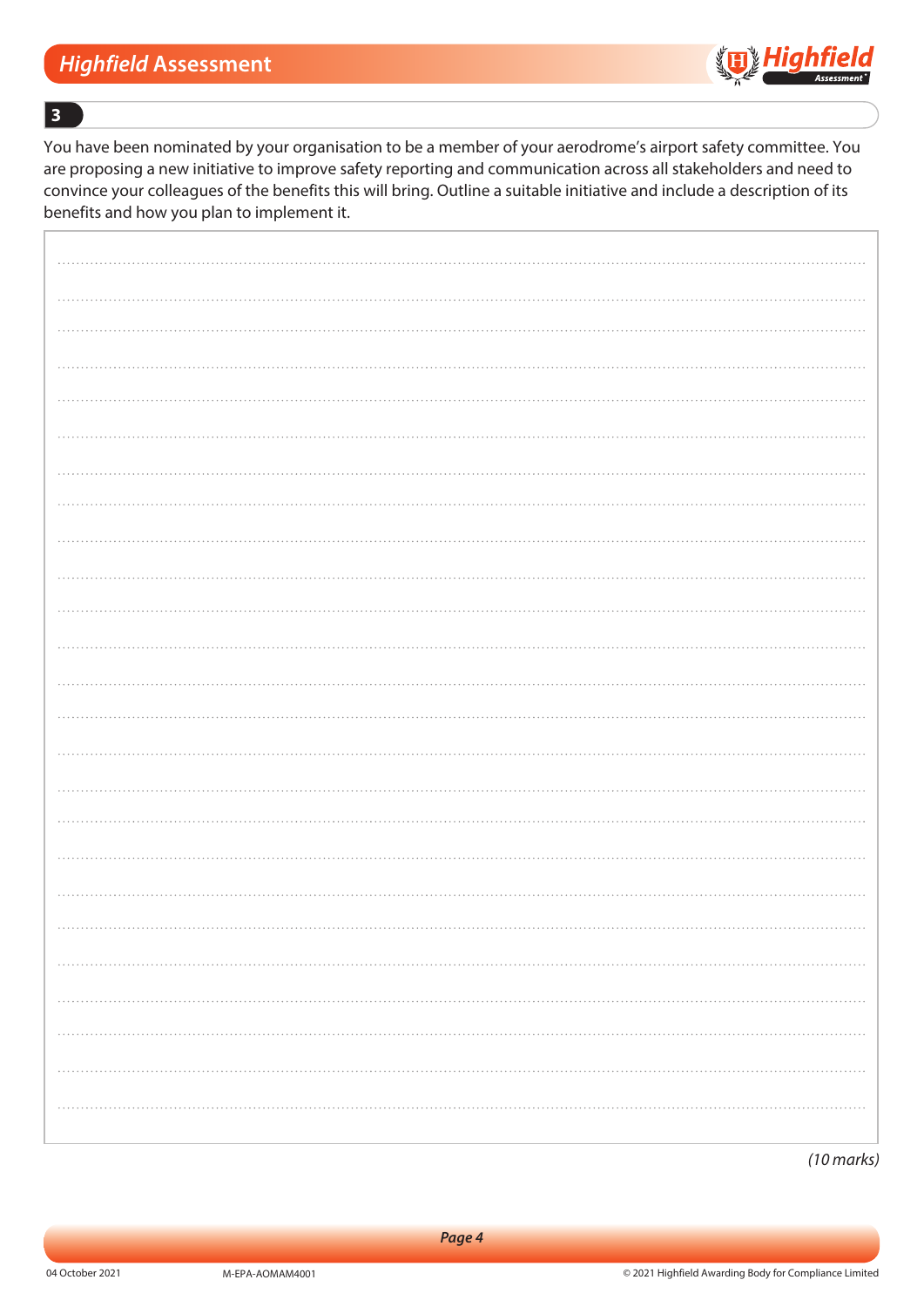

You have been nominated to host an inspection team from the regulatory authority.

Describe 2 of the requirements of an aerodrome licence holder. (4 marks)

Explain 2 of the conditions of holding a licence and describe a situation where additional oversight may be needed by the regulatory authority. (6 marks)

| $\cdots$     |
|--------------|
|              |
|              |
|              |
|              |
|              |
|              |
|              |
|              |
|              |
| $-1 - 1 - 1$ |
|              |
|              |
|              |
|              |
|              |
|              |
| .            |
|              |
|              |
|              |
|              |
|              |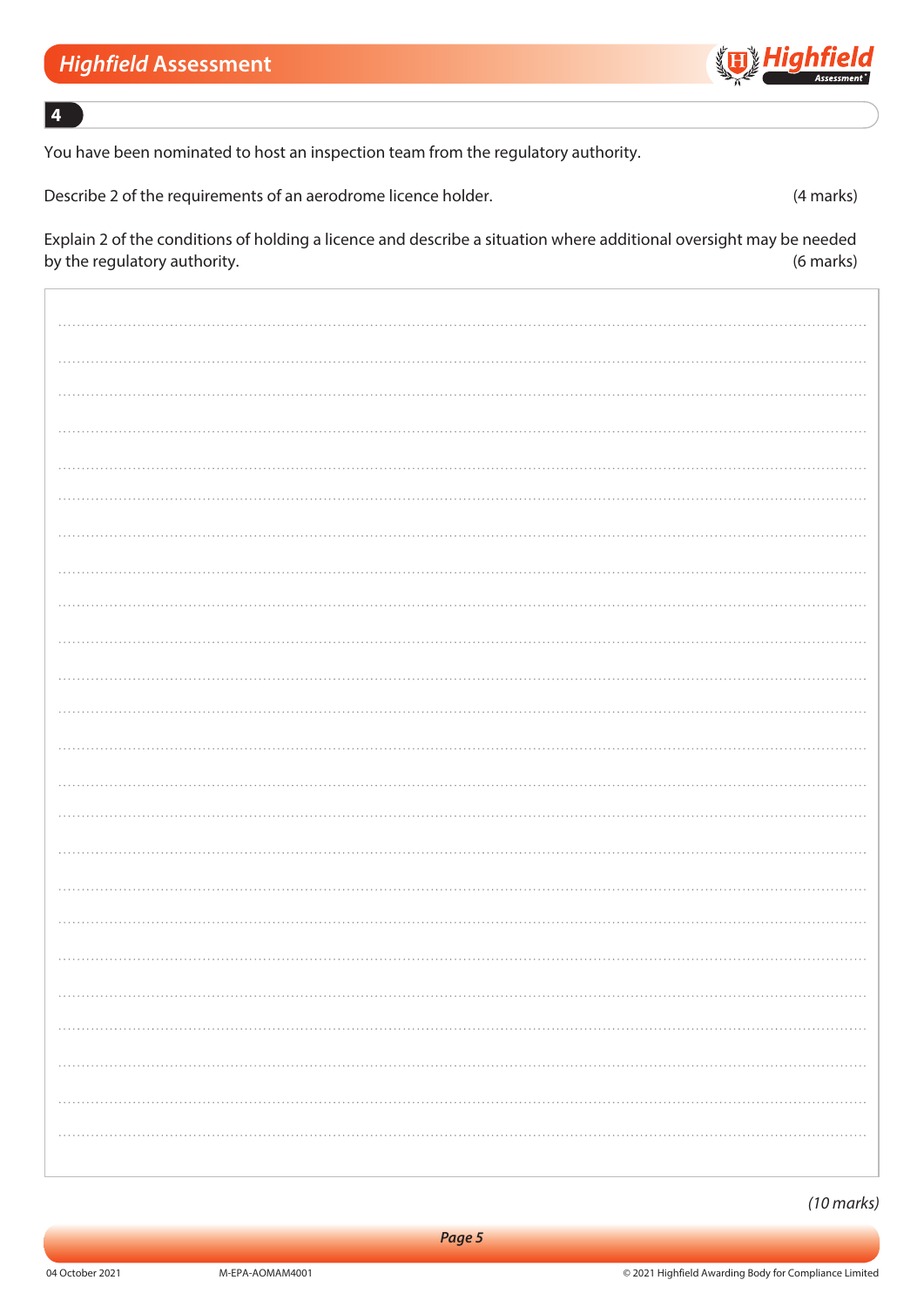#### **5**

Your organisation is undergoing change and you have been asked to perform a risk assessment to manage the change and its associated risks.

Describe your organisation's procedures for managing the risks. (4 marks)

Outline a valid method for risk assessment, including definitions, terminology and methodology.  $(6$  marks $)$ 

The change being introduced relates to the introduction of a new type of operation, such as a new aircraft, route, operator equipment or a change to infrastructure. For one of these changes, outline a relevant scenario which will need to be risk assessed and identify 3 associated risks. (5 marks)

For each risk you have identified against the scenario, describe the appropriate control measures that could be put in place and explain how the effectiveness of those control measures could be evaluated and measured.

 $(15$  marks)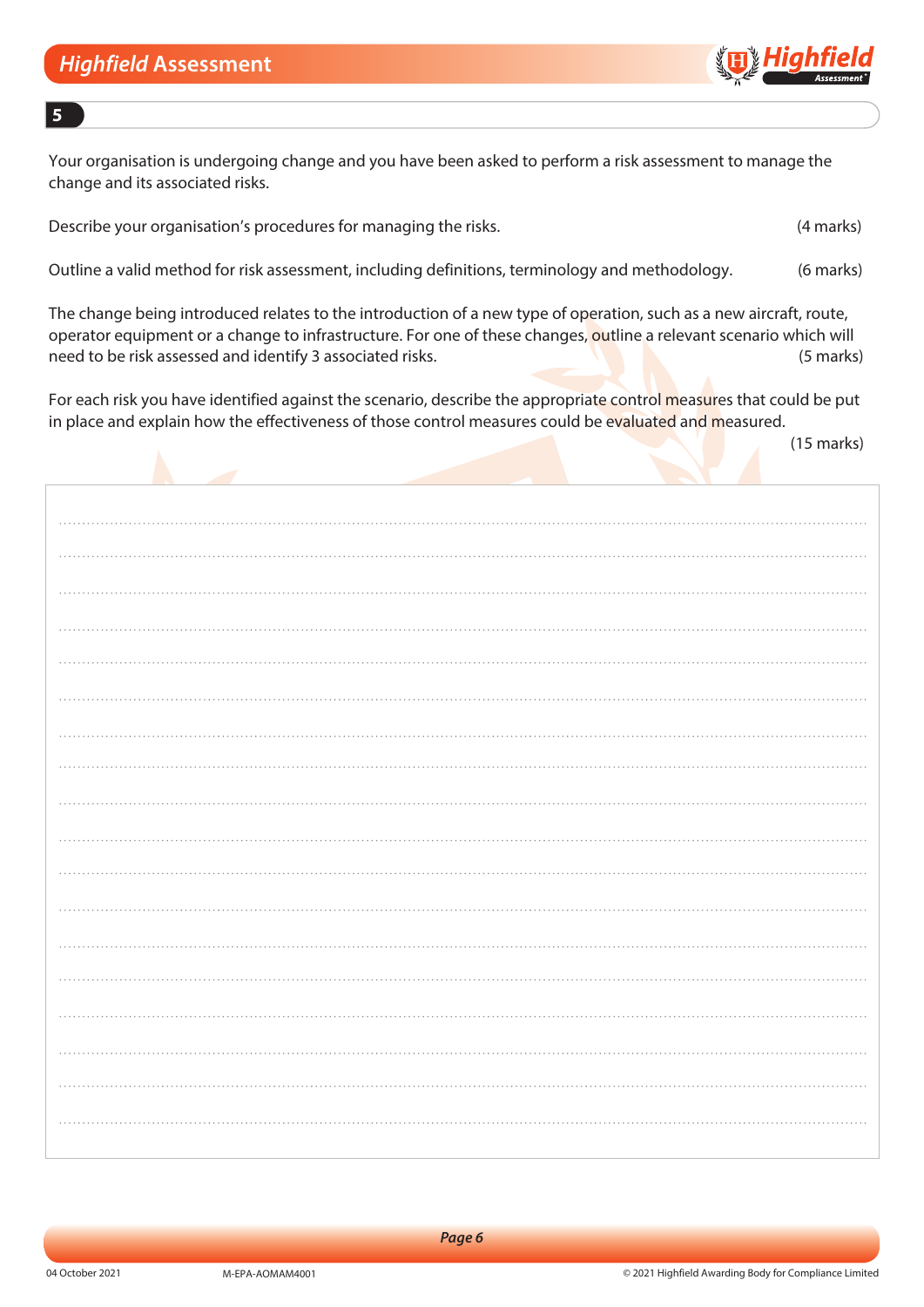

*(30 marks)*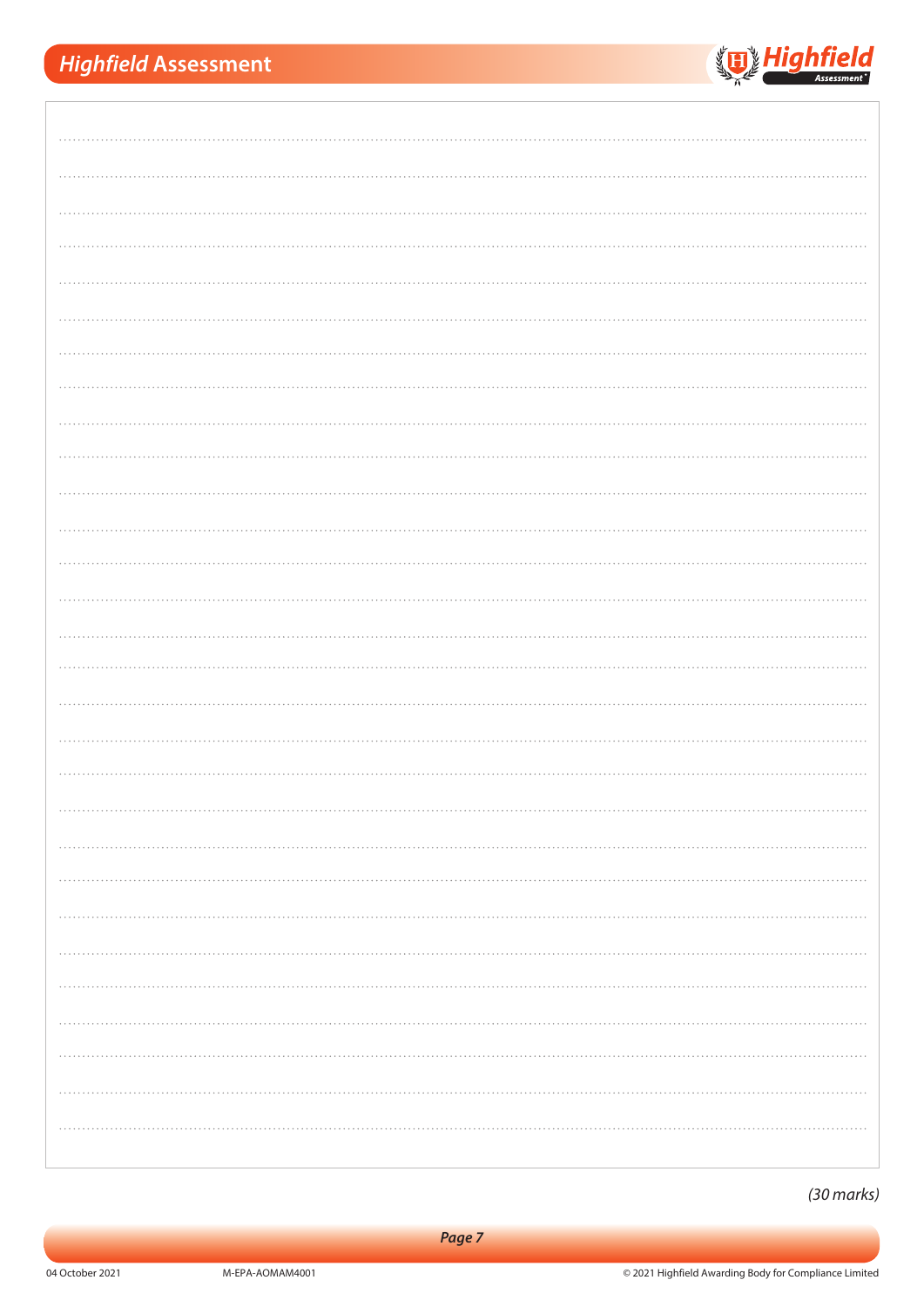

#### **6**

You are mentoring a new employee who has little knowledge of your area of the industry. You have been tasked with creating a training package.

Plan a training package for a 2-week course, outlining the areas to be covered, including:

- the structure of responsibility and accountability within your organisation (5 marks) - three of the main regulatory bodies covering your organisation's activities and the scope of their requirements (15 marks) - five procedures that your organisation has in place to comply with the associated legislation (10 marks)

| $\cdots$                          |
|-----------------------------------|
| $\cdots$                          |
|                                   |
| $\alpha \rightarrow \alpha \beta$ |
| $\cdots$                          |
|                                   |
| $\alpha$ , $\alpha$ , $\alpha$    |
| $\cdots$                          |
|                                   |
| $\cdots$                          |
|                                   |
| $\cdots$                          |
| $\sim$ $\sim$                     |
| $\cdots$                          |
|                                   |
|                                   |
| $\cdots$                          |
| $\cdots$                          |
|                                   |
|                                   |
|                                   |
|                                   |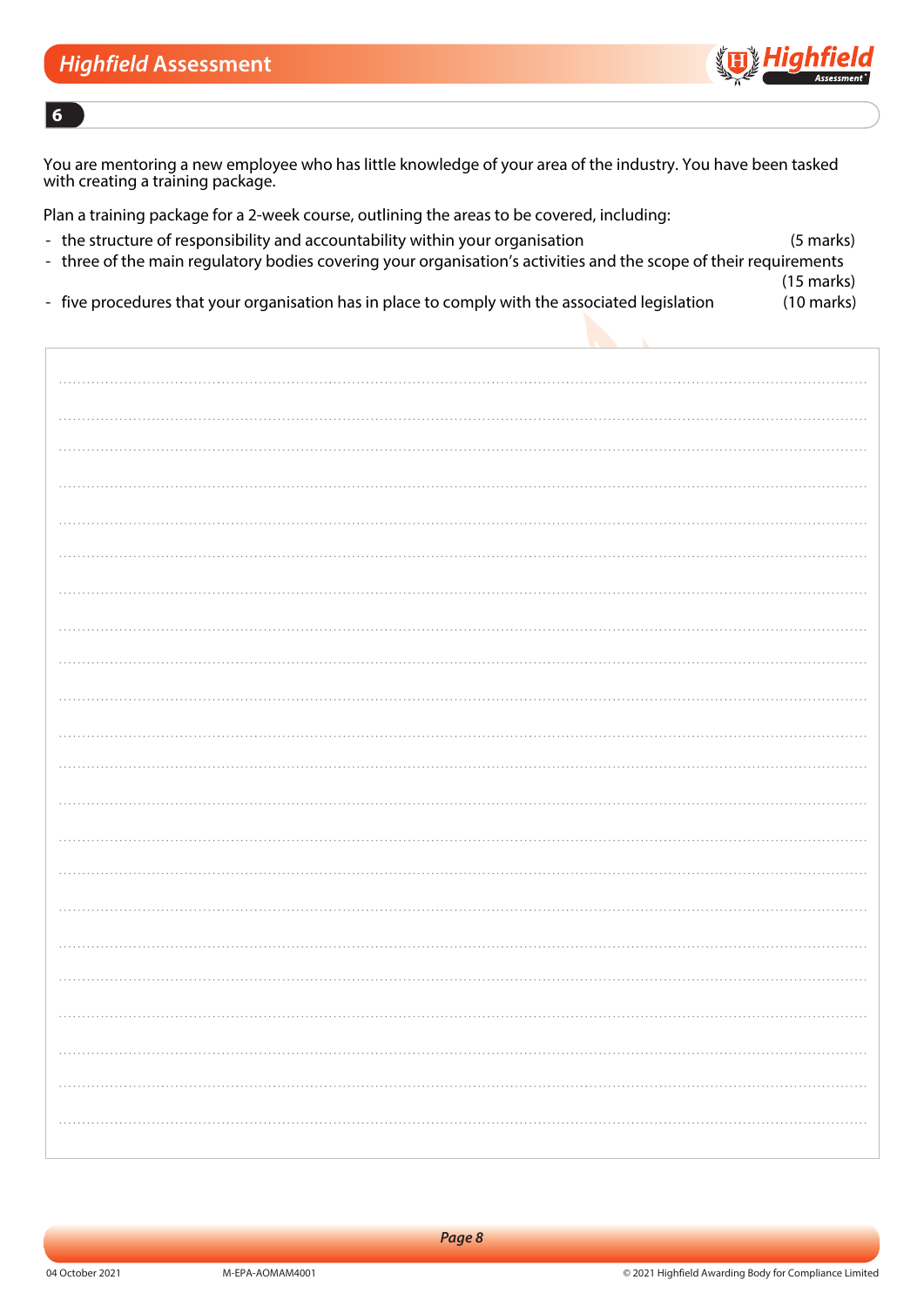

*(30 marks)*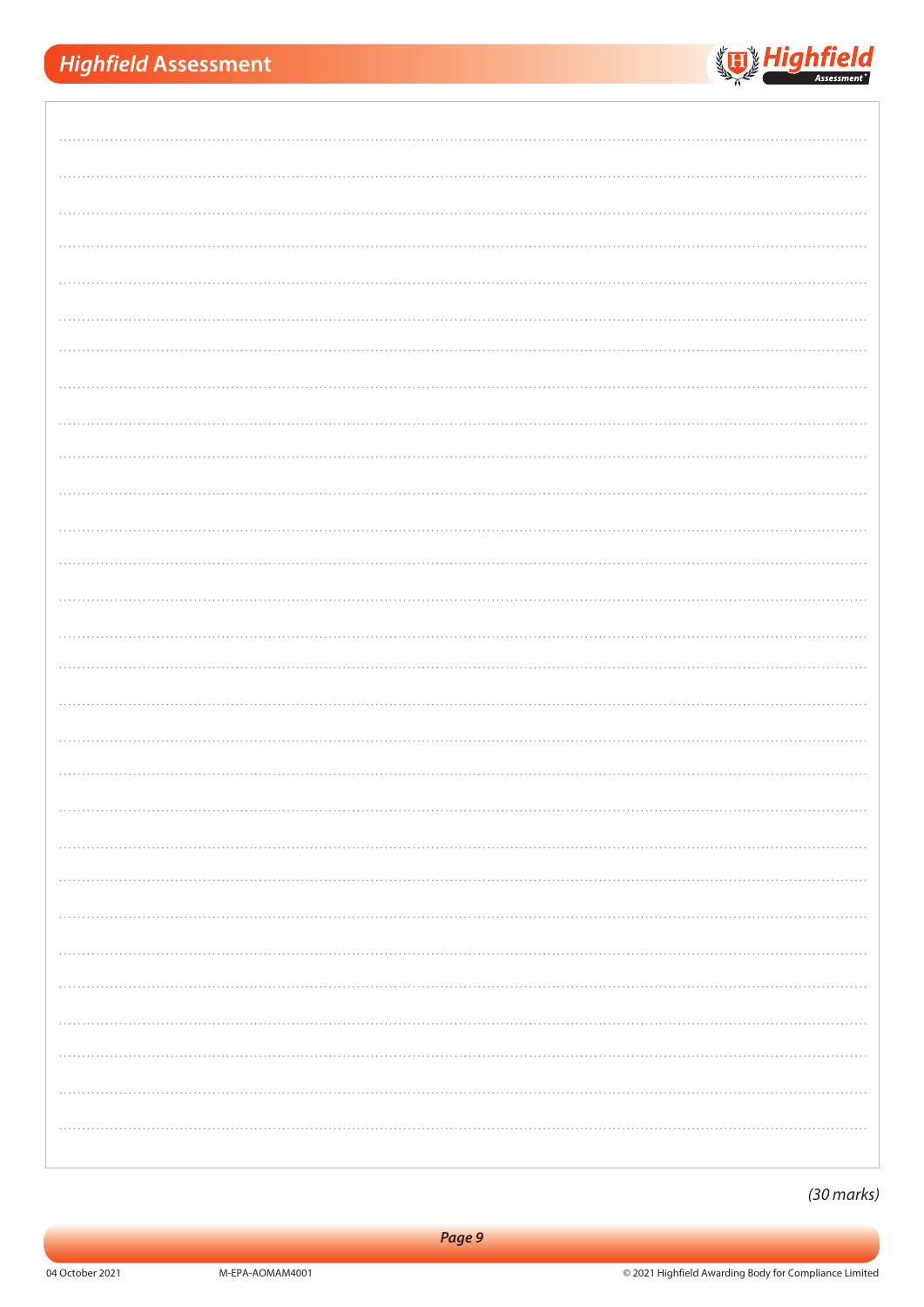

# **Page intentionally blank**



*Page 10*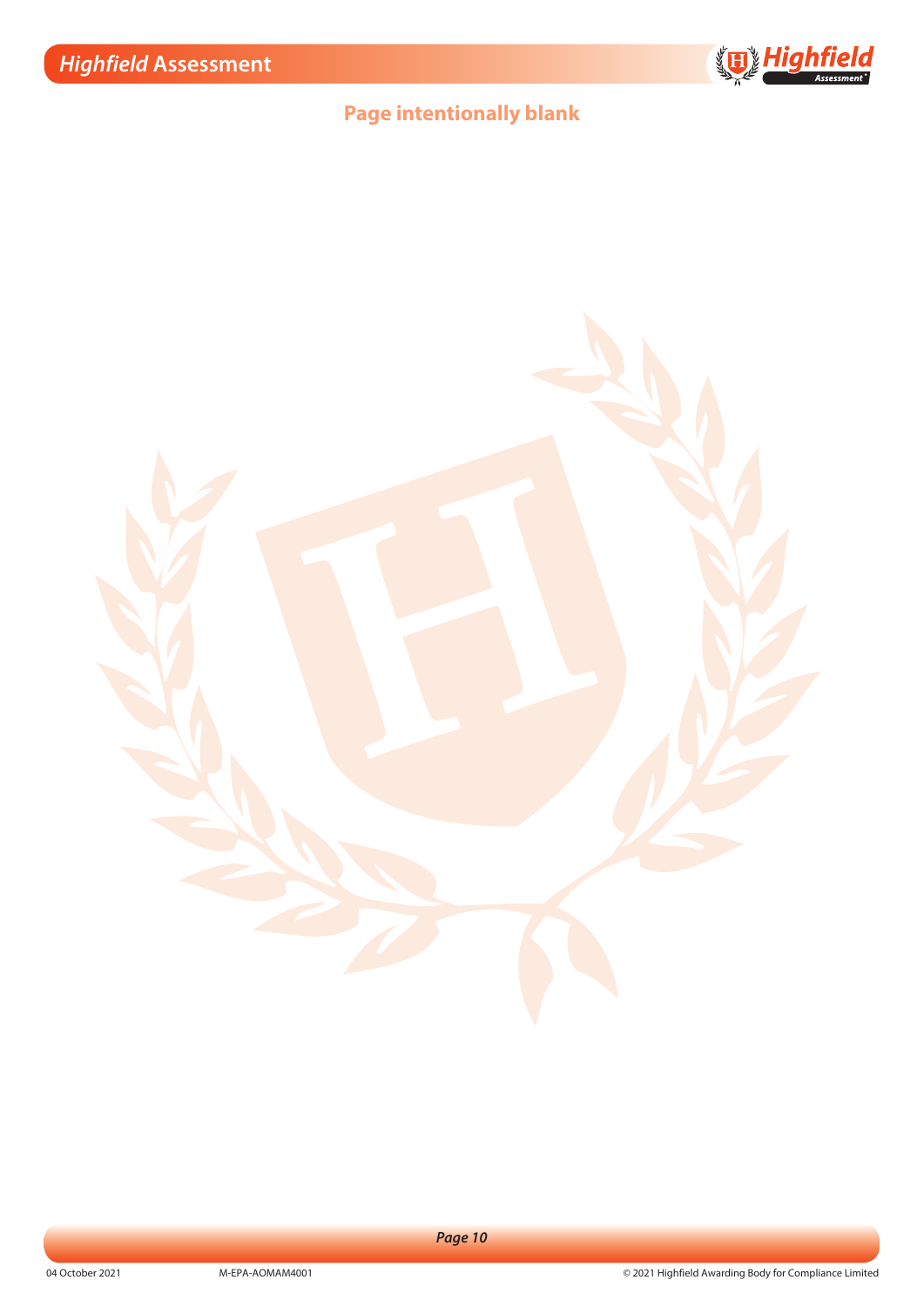

# **Page intentionally blank**